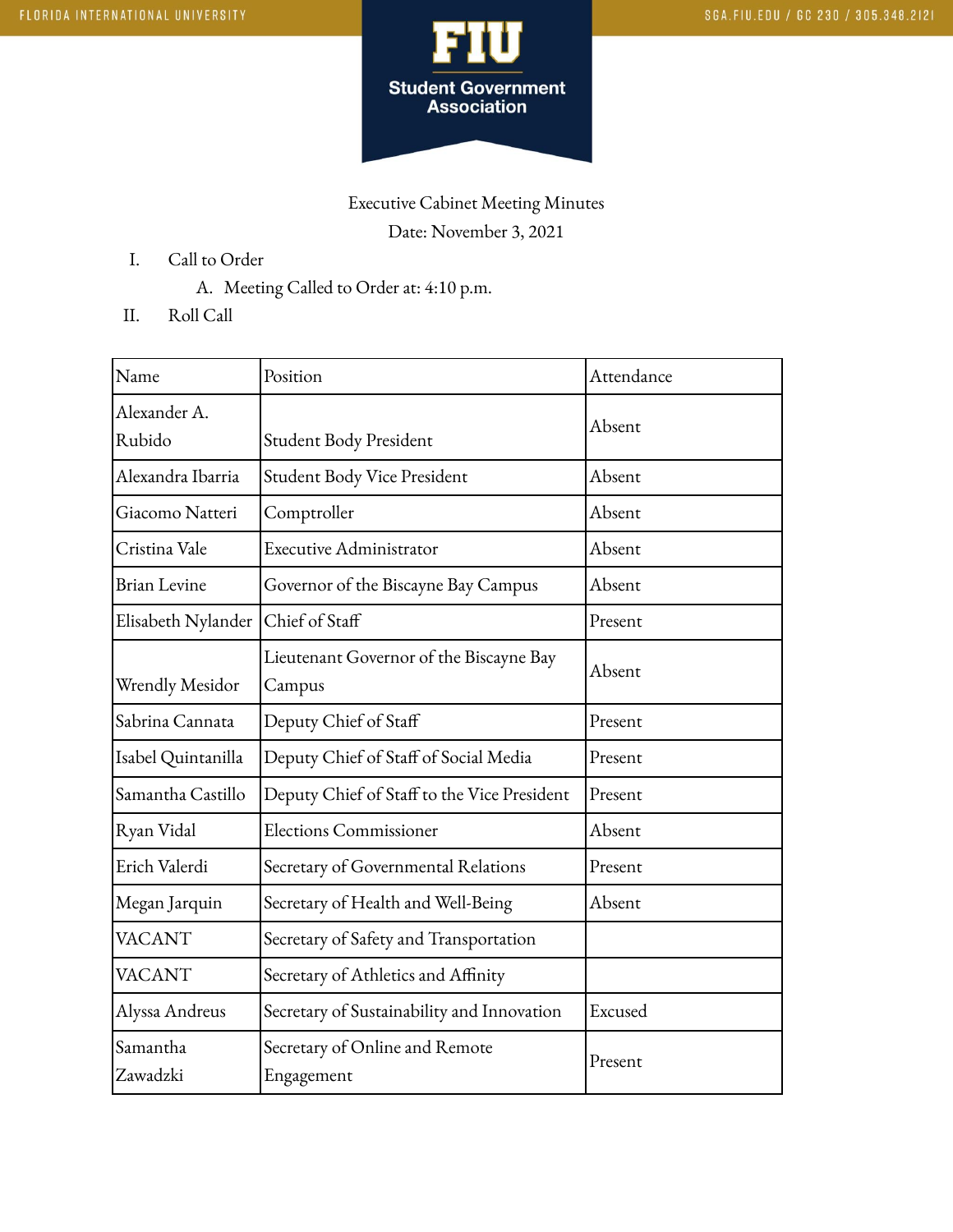| Fiorella Biagioni | Secretary of Student Affairs                                         | Present |
|-------------------|----------------------------------------------------------------------|---------|
| <b>VACANT</b>     | Secretary of Veteran Affairs                                         |         |
| Mariam Ramirez    | Secretary of Diversity and Inclusion                                 | Present |
| Isabella Herrera  | Staff Secretary of Environmental Resilience<br>and Green Initiatives |         |
| <b>VACANT</b>     | Staff Secretary of Social Justice and<br>Advocacy                    |         |
| <b>VACANT</b>     | Staff Secretary of Talent Recruitment and<br>Leadership Development  |         |
| Roshaiya Wilson   | Staff Secretary of Campus Engagement                                 |         |
| <b>VACANT</b>     | Staff Secretary of TBA                                               |         |
| <b>VACANT</b>     | Deputy Comptroller                                                   |         |
| Alexandra Abad    | Director of Social Media and Strategic<br>Communications             | Present |
| <b>VACANT</b>     | Director of TBA                                                      |         |
| <b>VACANT</b>     | Director of TBA                                                      |         |
| <b>VACANT</b>     | Director of TBA                                                      |         |

## III. Reports

- A. Student Body President
- B. Student Body Vice President
- C. Comptroller
- D. Executive Administrator
- E. Governor of the Biscayne Bay Campus
- F. Chief of Staff
- G. Lieutenant Governor of the Biscayne Bay Campus
	- 1. Vacant
- H. Deputy Chief of Staff
	- 1. Met to talk about in person game of life event. Logistics are becoming difficult so it looks like the event is being postponed until spring, perhaps until april.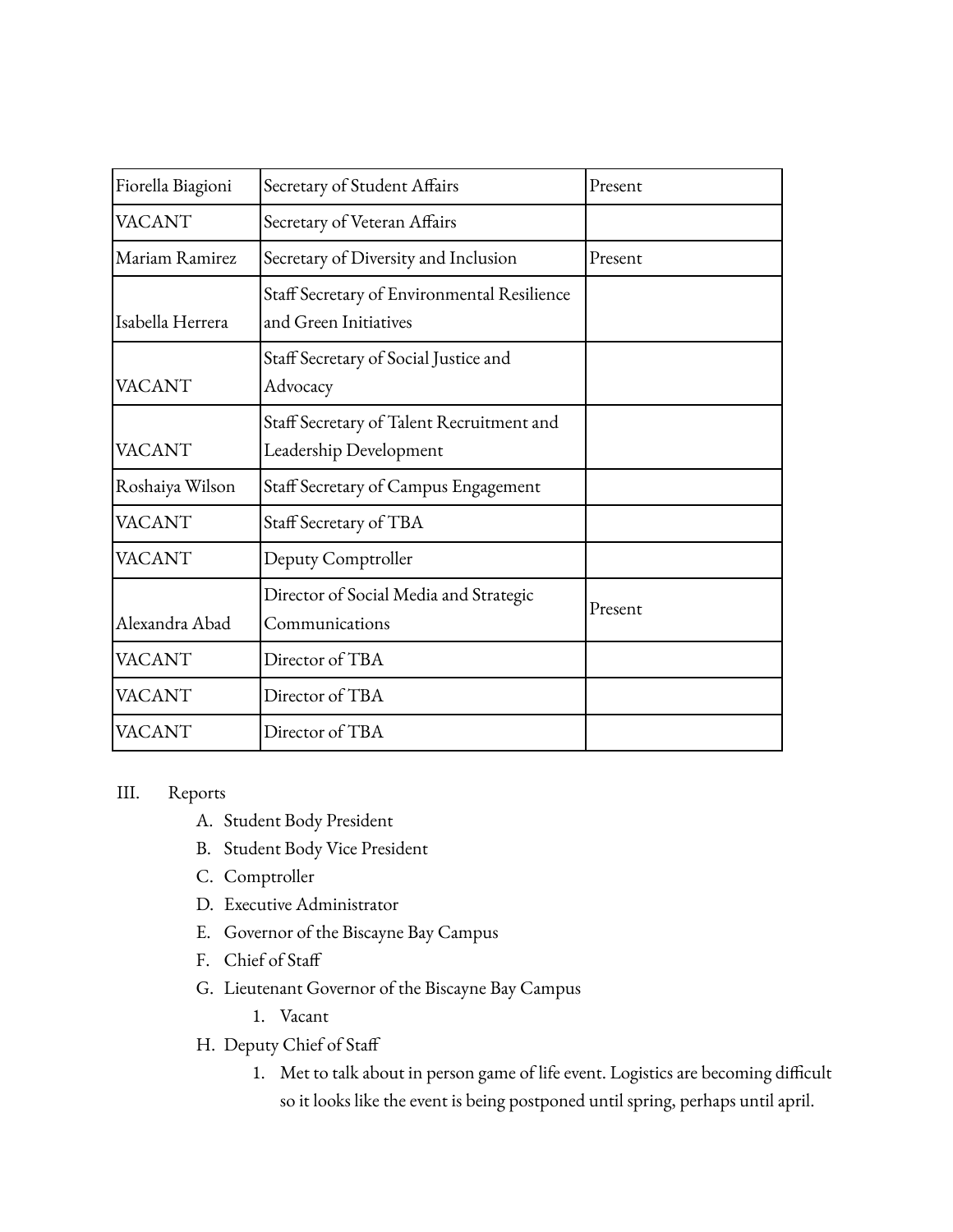- I. Deputy Chief of Staff of Social Media
	- 1. Looking to post every two weeks
		- a) Itll be in the style of reels, increasing engagement in any way we can
- J. Deputy Chief of Staff to the Vice President
- K. Elections Commissioner
- L. Secretary of Governmental Relations
- M. Secretary of Health and Well-Being
- N. Secretary of Safety and Transportation
	- 1. Vacant
- O. Secretary of Athletics and Affinity
	- 1. Vacant
- P. Secretary of Sustainability and Innovation
- Q. Secretary of Online and Remote Engagement
	- 1. Floor stickers are still being worked on
		- a) It'll look like paw prints most likely and they will go to all four campuses FIU has in the miami area (MMC, BBC, I-75, and College of engineering)
	- 2. Met with FIU online, they want 10 tik toks before the year is over.
	- 3. There is also an article that will be coming out about my position and how SGA is
- R. Secretary of Student Affairs
- S. Director of social media
	- 1. Posting on social media is one of the biggest attractions. I would like to start posting big resolutions from senate to keep students engaged and involved in what is going on in SGA as well as the campus.
- T. Secretary of Veteran Affairs
	- 1. Vacant
- U. Secretary of Diversity and Inclusion
	- 1. Continuing with the inclusion video
- V. Staff Secretary of Environmental Resilience and Green Initiatives
- W. Staff Secretary of Social Justice and Advocacy
- X. Staff Secretary of Talent Recruitment and Leadership Development
- Y. Staff Secretary of Campus Engagement
- IV. Old Business